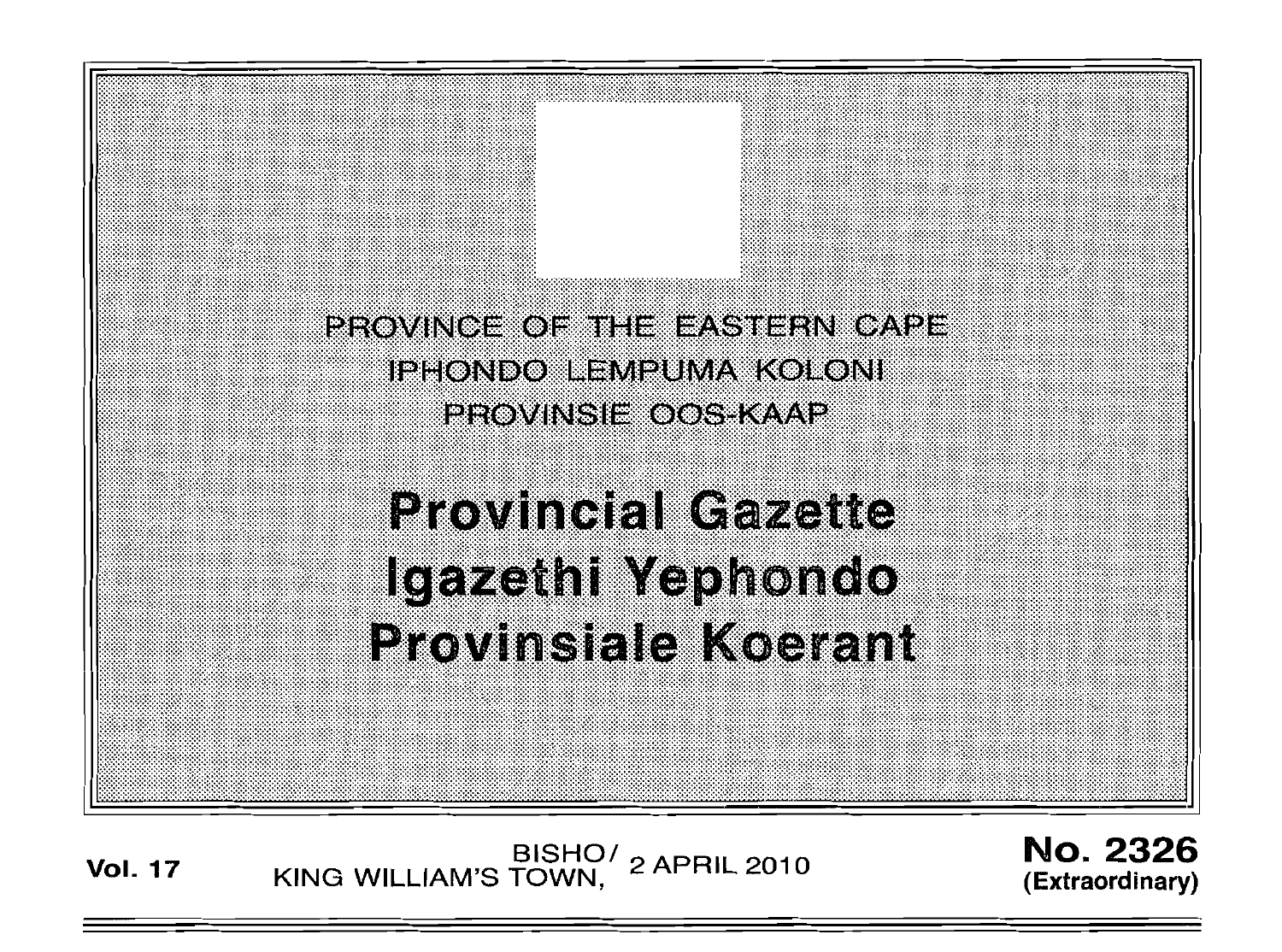#### IMPORTANT NOTICE

The Government Printing Works will not be held responsible for faxed documents not received due to errors on the fax machine or faxes received which are unclear or incomplete. Please be advised that an "OK" slip, received from a fax machine, will not be accepted as proof that documents were received by the GPW for printing. If documents are faxed to the GPW it will be the sender's responsibility to phone and confirm that the documents were received in good order.

Furthermore the Government Printing Works will also not be held responsible for cancellations and amendments which have not been done on original documents received from clients.

# CONTENTS· INHOUD

| No. |                                                                                                                                 | Page<br>No. | Gazette<br>No. |
|-----|---------------------------------------------------------------------------------------------------------------------------------|-------------|----------------|
|     | <b>GENERAL NOTICE</b>                                                                                                           |             |                |
|     | 123 Eastern Cape Liquor Act (10/2003): Eastern Cape Liquor Board: Liquor Board: Liquor Licencing Policy: For public<br>comments |             | 2326           |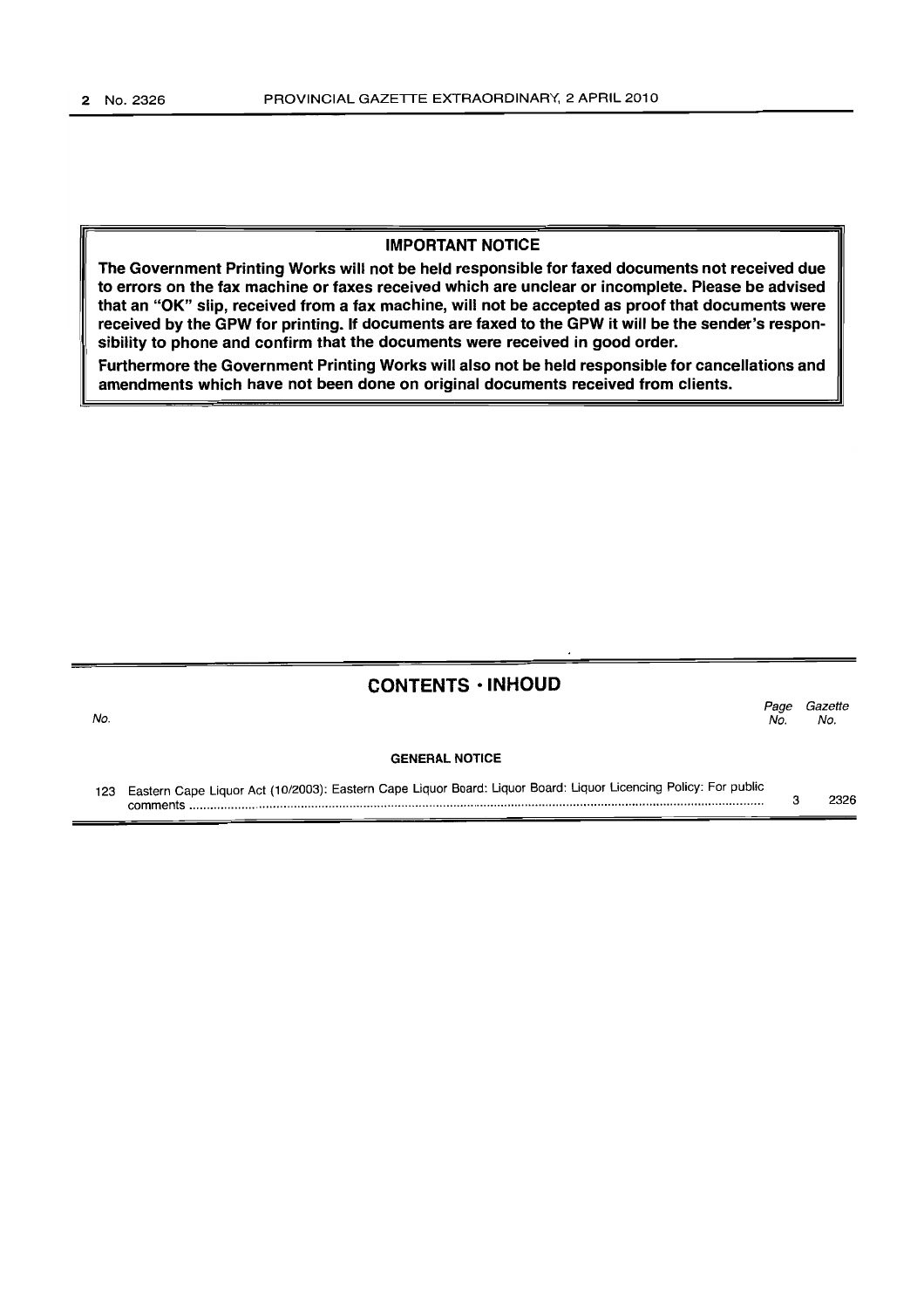# GENERAL NOTICE

# No. 123

# NOTICE 2 OF 2010 EASTERN CAPE LIQUOR BOARD LIQUOR LICENSING POLICY

The Eastern Cape Liquor Board hereby invites any interested parties wishing to comment on the draft Liquor Licensing Policy to submit written comments on or before 30 April 2010 to:

The Chief Executive Officer Eastern Cape Liquor Board

1. Post to: P.O. Box 18060 QUigney 5211

2. by e-mail to: elliot.mashile@eclb.co.za

3. by facsimile to: 0865774708 (Attention: Elliot Mashile)

NB : Copies of the policy are obtainable from our website www.eclb.co.za and the following District Offices:

| 1. | 37 (A) Grey Street                              | <b>Aliwal North</b>                                                                |  |                         |              | 051-634 2244 |  |  |
|----|-------------------------------------------------|------------------------------------------------------------------------------------|--|-------------------------|--------------|--------------|--|--|
| 2. | <b>Cnr Victoria &amp; Frere Street</b>          |                                                                                    |  | Cradock<br>048-881 3756 |              |              |  |  |
| 3. | 38 Grey Street                                  | Queenstown                                                                         |  |                         |              | 045-8393709  |  |  |
| 4. | Shoprite Shopping Mall, Hope Street             |                                                                                    |  | <b>Kokstad</b>          |              | 039-727 1341 |  |  |
| 5. |                                                 | 790 Govan Mbeki Avenue, 1st Floor North Towers, North End<br><b>Port Elizabeth</b> |  |                         |              |              |  |  |
|    | <b>Uitenhage</b><br>041-484 2136 / 041-484 2149 |                                                                                    |  |                         |              |              |  |  |
| 6. |                                                 | Botha Sigcau Building, Cnr Owen & Leeds Streets<br><b>Mthatha</b>                  |  |                         | 047-531 0227 |              |  |  |
| 7. | Octoproc House, 34 Argyle Street                |                                                                                    |  | <b>East London</b>      |              | 043-7018500  |  |  |
|    |                                                 |                                                                                    |  |                         |              |              |  |  |

**MR GONZA MATI** CHIEF EXECUTIVE OFFICER

Date: ........26-03-2010............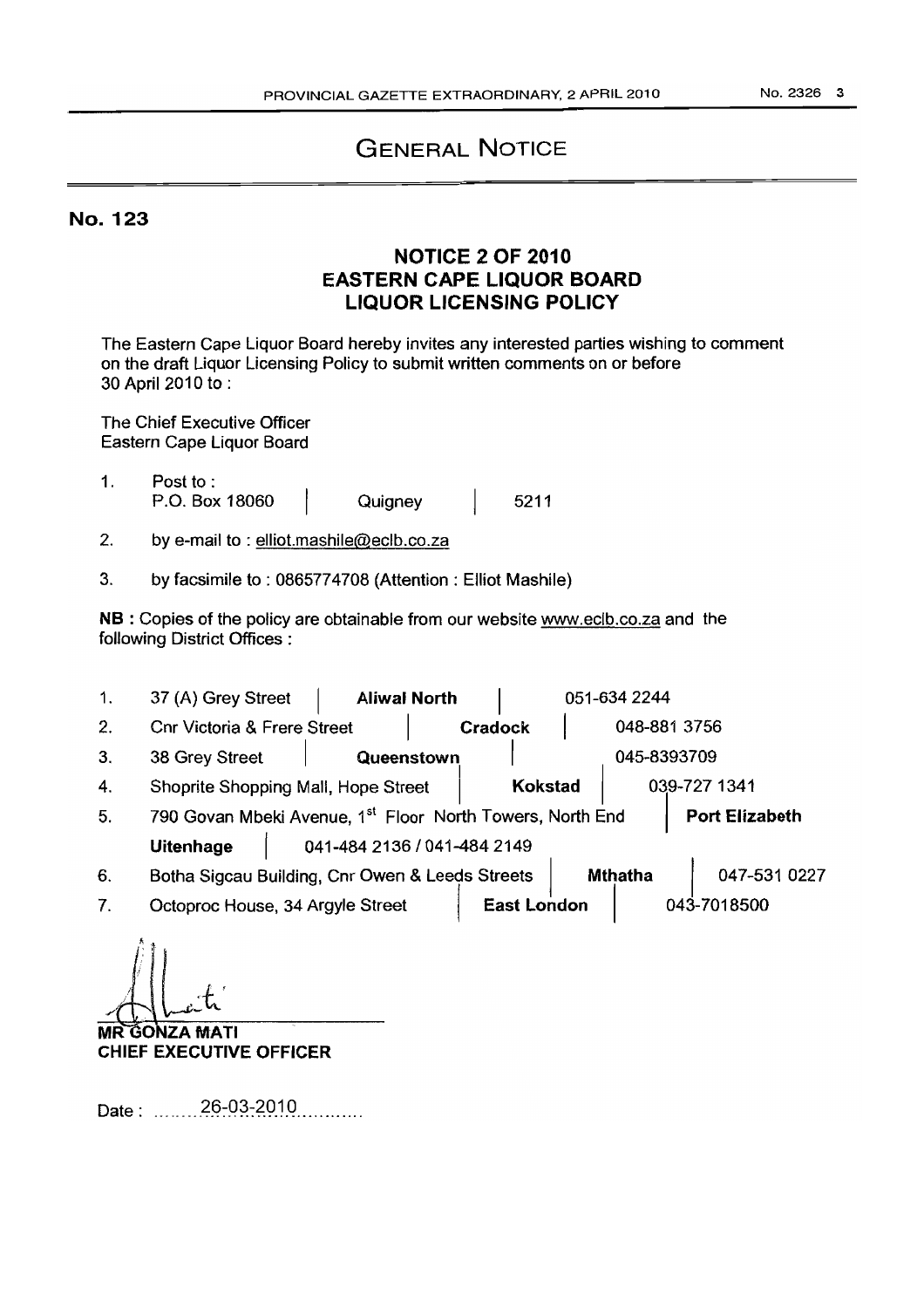

# **LIQUOR LICENSING POLICY**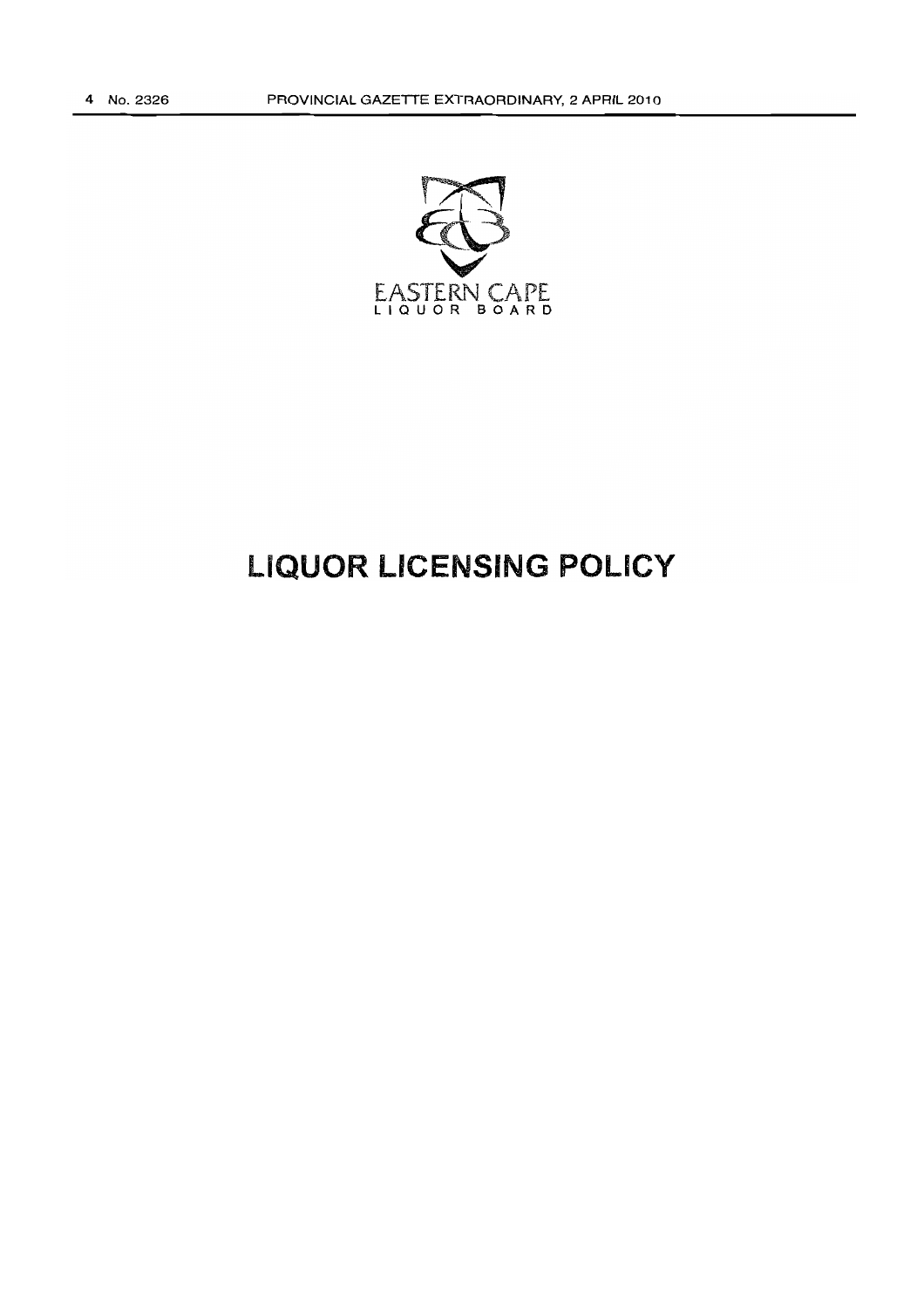## LIQUOR LICENSING POLICY

#### 1. Legislative Mandate

Eastern Cape Liquor Act 10 of 2003

#### 2. Broad Objectives

- 2.1 To outline the policy to be adopted by the Board in giving effect to its legislative mandate in the granting of liquor trading registration certificates.
- 2.2 To provide guidance concerning the administrative functioning of the Board
- 2.3 To define the parameters and conditions within which registration certificates are to be granted within the Province

#### 3. Invitations for Retail Sale and Micro-Manufacturing of Liquor applications

- 3.1 The Board shall invite applicants from members of the public to apply for certificate of registration in the categories specified in terms of the Act.
- 3.2 The Board will issue a public invitation calling on prospective applicants to attend a compulsory orientation session on the basic requirements of Liquor Legislation.
- 3.3 Upon successful completion of the orientation programme, the Board will issue a prospective applicant with an orientation certificate which must accompany all applications when they are lodged.
- 3.4 The Board shall provide administrative assistance in the completion of application forms where and whenever necessary.

#### 4. Receiving and Lodgement of Applications.

- 4.1 Lodgement of applications shall take place at the relevant district offices serving the area in which the prospective licensee is intending to trade.
- 4.2 Applications SUbmitted at any other office other than the relevant district office shall be re-routed to that relevant district office before lodgement can be set to be done.
- 4.3 The application shall be considered lodged upon confirmation of the completeness of the application if the application meets the requirements as set out in the Eastern Cape Liquor Act 10 of 2003, and as determined by the Board from time to time.
- 4.4 All applications shall be lodged in triplicate.
- 4.5 Applications for registration shall be lodged with the Board on the day that will be indicated in the invitation.
- 4.6 The Board shall notify the public by notice in the gazette within 14 days of lodgement of an application for registration.
- 4.7 Applicants shall be required to publish a notice of their application in one of the local newspapers in circulation in the area where trading will take place.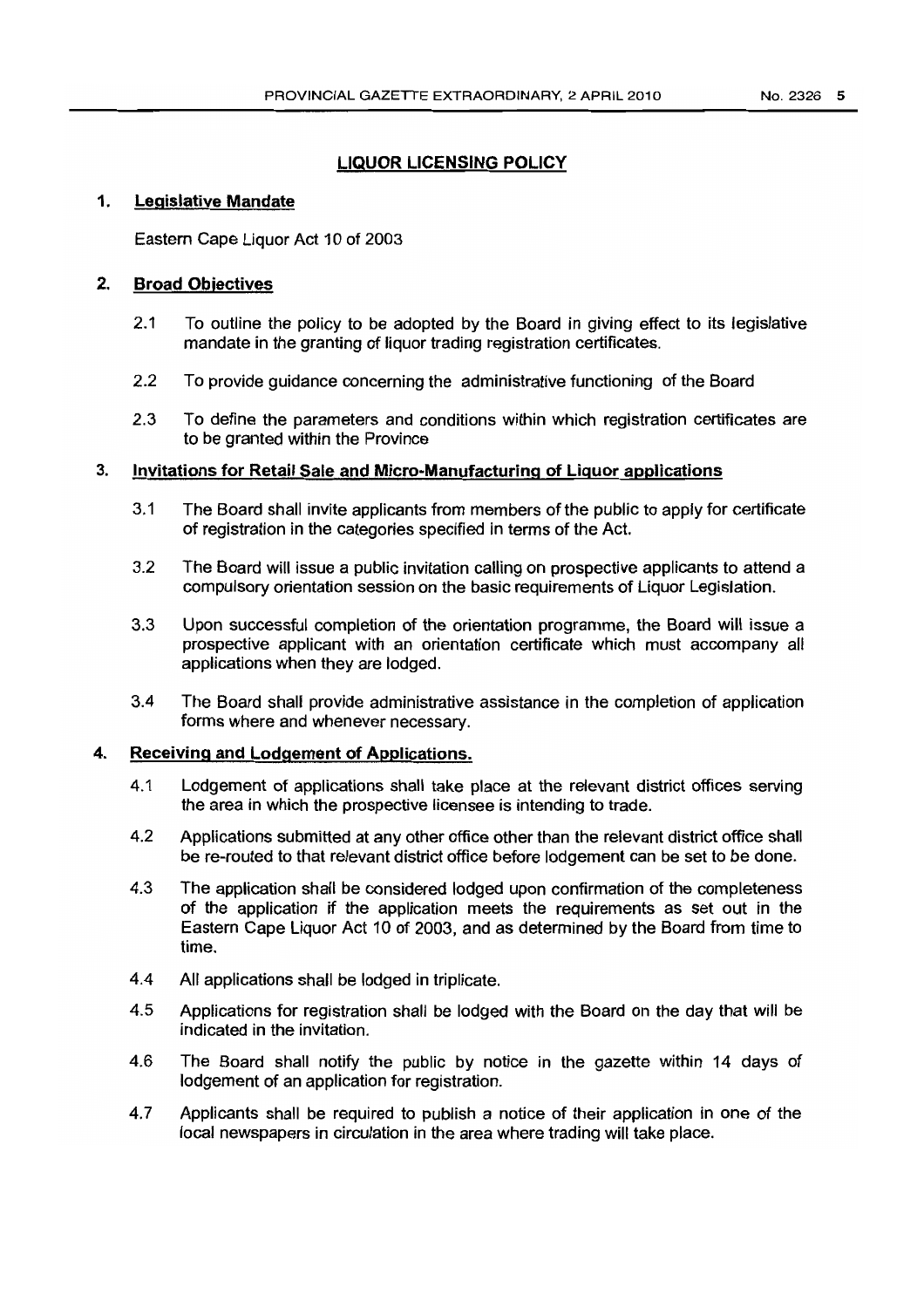#### 5. Public Consultation

- 5.1 The applicant shall submit a notice of intention to apply for a liquor trading certificate to the ward committee of the area in which the proposed retail sale of liquor or micro-manufacturing will be conducted.
- 5.2 In respect of applications for retail sale of liquor in residential areas, the applicants shall further personally notify all community members within a radius of 500 meters of the intended premises and to thereafter provide proof of such notification to the Board.
- 5.3 The Ward committee shall furnish a report regarding consultation, which report shall be in the form of Form 2A and shall be due for submission to the Board not later then 30 days after receipt of notice of intention to apply for a retail sale of liquor or micro-manufacturing.

#### 6. Documents required to accompany applications.

In addition to documents required in terms of regulation 2 (3) the following documents are to accompany the liquor application:

| <b>Natural persons</b>                                                                                                                                                                                                                                 |                                  | Partnership                                                                                                                                                                                                                                                              | Companies/Close Corporation and                                                                                                                                                                                                                                                                                                                                                    |  |  |  |  |
|--------------------------------------------------------------------------------------------------------------------------------------------------------------------------------------------------------------------------------------------------------|----------------------------------|--------------------------------------------------------------------------------------------------------------------------------------------------------------------------------------------------------------------------------------------------------------------------|------------------------------------------------------------------------------------------------------------------------------------------------------------------------------------------------------------------------------------------------------------------------------------------------------------------------------------------------------------------------------------|--|--|--|--|
|                                                                                                                                                                                                                                                        |                                  |                                                                                                                                                                                                                                                                          | Trusts                                                                                                                                                                                                                                                                                                                                                                             |  |  |  |  |
| <b>Identity Document</b><br>(a)                                                                                                                                                                                                                        |                                  | Identity Documents of<br>(a)<br>all partners                                                                                                                                                                                                                             | of<br>(a)<br>Copies<br>all<br>registration<br>documents including:                                                                                                                                                                                                                                                                                                                 |  |  |  |  |
| <b>Tax Clearance</b><br>(b)<br>(c) Water<br>and<br>account<br>(d) Proof of right of<br>occupation.<br>Title deed, deed of<br>transfer, registered<br>lease<br>with SARS<br>(e) Confirmation letter<br>from<br>Traditional<br>leader/Ward<br>councillor | light<br>Eg.<br>agreement<br>the | Partnership agreement<br>(b)<br>clearance<br>for<br>(c)<br>Tax<br>partnership<br>Water and lights for all<br>(d)<br>Parties<br>of<br>right<br>(f)<br>Proof<br>of<br>Eg.<br>Title<br>occupation.<br>deed, deed of transfer,<br>registered<br>lease<br>agreement with SARS | Certificate of incorporation<br>Certificate to commence<br>٠<br>business<br>Names of all<br>directors,<br>۰<br>registered address of the<br>company<br>Close Corporations must submit their<br>CK1 certificate of registration.<br>Trusts must submit the Trust deed<br>and Letters of Authority.<br>(b) Tax clearance<br>authorisation<br>Written<br>and/or<br>(c)<br>resolutions |  |  |  |  |
|                                                                                                                                                                                                                                                        |                                  |                                                                                                                                                                                                                                                                          | Identity documents or passport<br>(d)<br>of company directors<br>Identity document or<br>passport<br>(e)                                                                                                                                                                                                                                                                           |  |  |  |  |
|                                                                                                                                                                                                                                                        |                                  |                                                                                                                                                                                                                                                                          | of members close corporation.<br>(d) Trust - Identity document or<br>passport of trustees and<br>beneficiaries                                                                                                                                                                                                                                                                     |  |  |  |  |